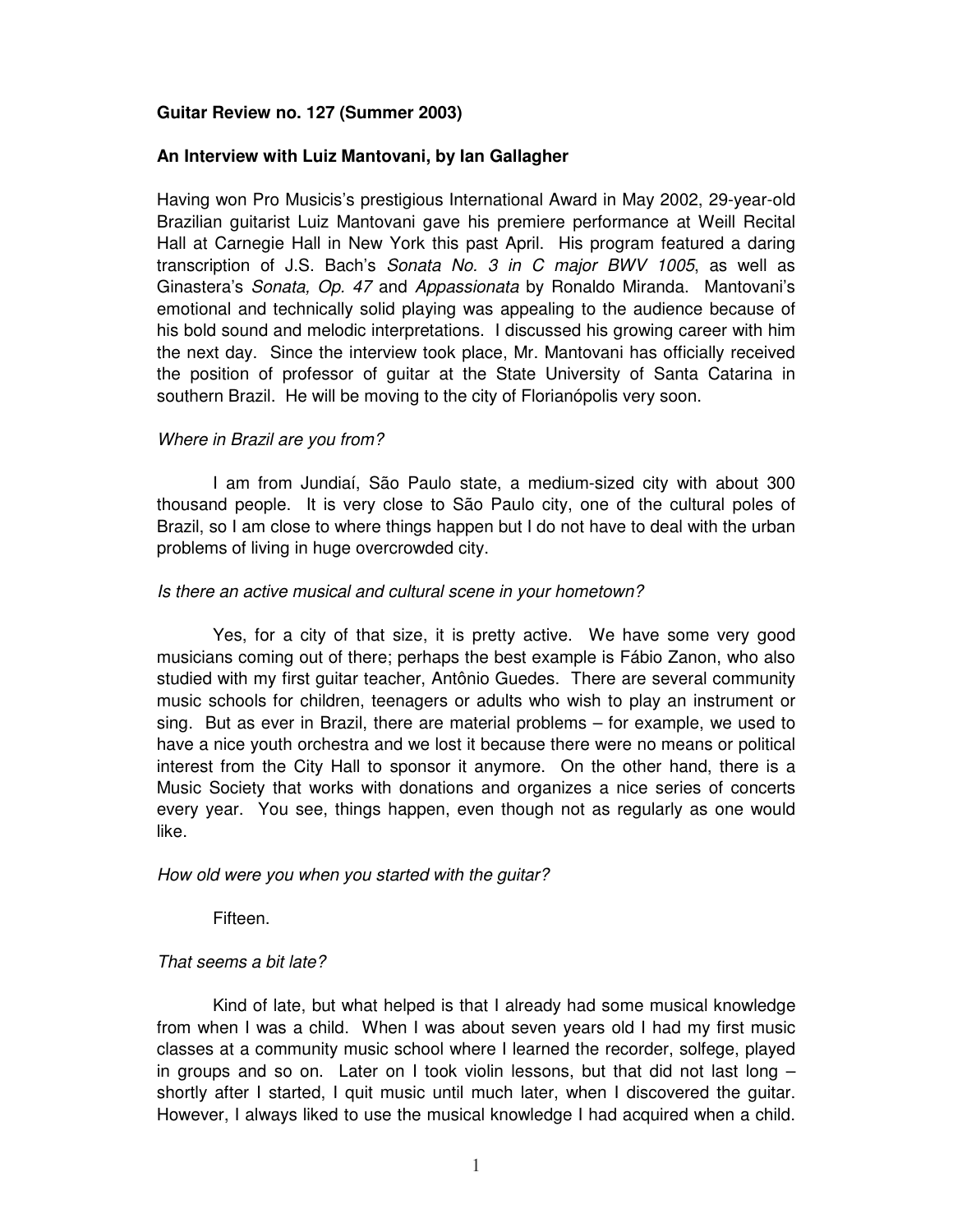I remember that my sister used to take piano lessons and I would try to learn the pieces she was practicing just to keep up my skills. So when I took up the guitar at age fifteen, it was not exactly like starting from scratch.

# *So what kind of music did you listen to growing up, before you began studying seriously?*

I used to listen to the music all the other kids would listen to, although I always had some classical music at home as part of my life. My father had a huge record collection of all kinds, from Brazilian country music to classical. He also likes to sing and accompany himself on the guitar… nothing too complicated, but somehow it helped to make music very present in my life. It was through my dad's Segovia recordings that I remember first discovering the classical guitar, and I was fascinated with it. After attending a concert by Antônio Guedes, in which he played *Recuerdos de la Alhambra* – he has a magnificent tremolo! – I knew that was what I wanted to do in my life.

## *So when did you decide that music was it for you?*

After about two years of very intense study with Guedes, the time had come to decide what to do with my life after high school. I did not have much knowledge of what it would be like to pursue a professional career in music, but I followed my instincts anyway and decided to go to college for music.

# *So when you entered the University were you immediately successful after just 2 years of prior study?*

Well… not really. Actually even prior to that, one of the things that made me feel confident in pursuing music was winning a guitar competition in São Paulo after little more than a year of study. I received a lot of encouragement from teachers and people I met at that competition, some of whom are very important guitar educators in Brazil. I ended up attending the State University of Campinas, one of the most important universities in the country, which is located very close to my hometown. Since they did not offer a guitar major at that time, I decided to study composition, but that really was not my field. Two years later I took lessons with Rio based guitarist Nicolas Barros in a festival in Curitiba (Paraná state). There was empathy between us right away and I decided to transfer to the University of Rio de Janeiro to study with him, now majoring in guitar. Living in Rio was a very important experience – it really broadened my cultural horizons. Nicolas was also great, for I had already a strong technical base from my early years, but he helped to take my playing to a new technical and musical level.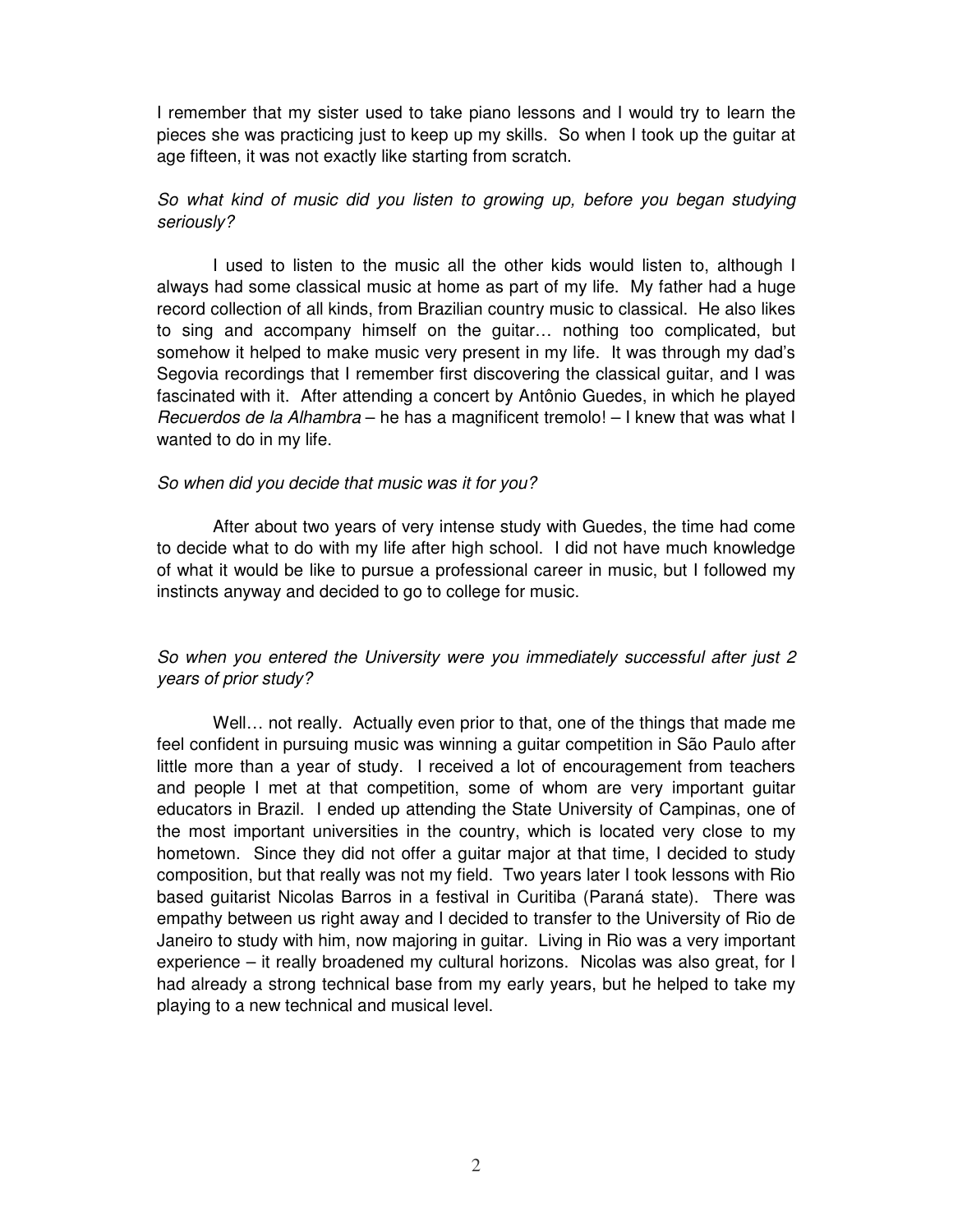*By the time you got to Rio what music were you most interested in learning… what was your repertoire?*

When I met Nicolas, in my early twenties, I was working intensely with a flautist friend of mine, Michel de Paula, who now lives in Switzerland. We had this crazy idea of being the best flute and guitar duo in Brazil, so we had an obsessive rehearsal schedule, and, while we were probably too young to turn out to be the best duo of the country, we managed to develop some really strong chamber music playing. Due to these activities, I had left my solo repertoire a little aside. By the time I went to Rio, Nicolas told me that "it's nice what you are doing in your duo, but be prepared: if you come to study with me I will have you play all the major solo repertoire, playing from lute tablatures to Ginastera's *Sonata* and beyond!" What happened was just that; he wanted me to learn a lot of repertoire and develop my technique and musicality as quickly as possible. I think there is a time in the learning process that music students should build as much repertoire as they can, even though sometimes they will only get the benefits of it much later in the career. And my years in Rio were devoted to that.

## *What made you decide to move to Boston?*

It is not uncommon for young musicians in Brazil go to study abroad after receiving their Bachelor's degree. It is almost a necessary experience for classical musicians. Many people go to Europe, where are the roots of the music we play, after all. And many go to the U.S., where there is this great access to information and a great sense of professionalism. After researching schools I decided I might want to go to the U.S. because the academic systems are very similar to Brazil's and, upon returning, I would have an equivalence between degrees I would earn there and what is offered here. I had heard many good things about Boston's New England Conservatory and more specifically about David Leisner. When I started taking lessons with David I realized I had made the right choice, for he turned out to be the perfect teacher at that time of my life. His approach to the physical relations between body, instrument and music making helped me enormously and his sensitivity both as a teacher and as a person helped to open up my musicality in its entirety. At NEC I also was fortunate to meet Eliot Fisk, who is a major influence to any young guitarist of today.

### *Did you like the music scene in Boston?*

Boston is very special because even though it is a relatively small city  $$ compared to New York or Chicago, for example – there is a huge amount of musical activity going on. I had my environment at the conservatory, but I also had chances to interact in the larger musical community, with solo and chamber playing. So besides the wonderful learning experience, during my years in Boston I took the first decisive steps towards a professional career.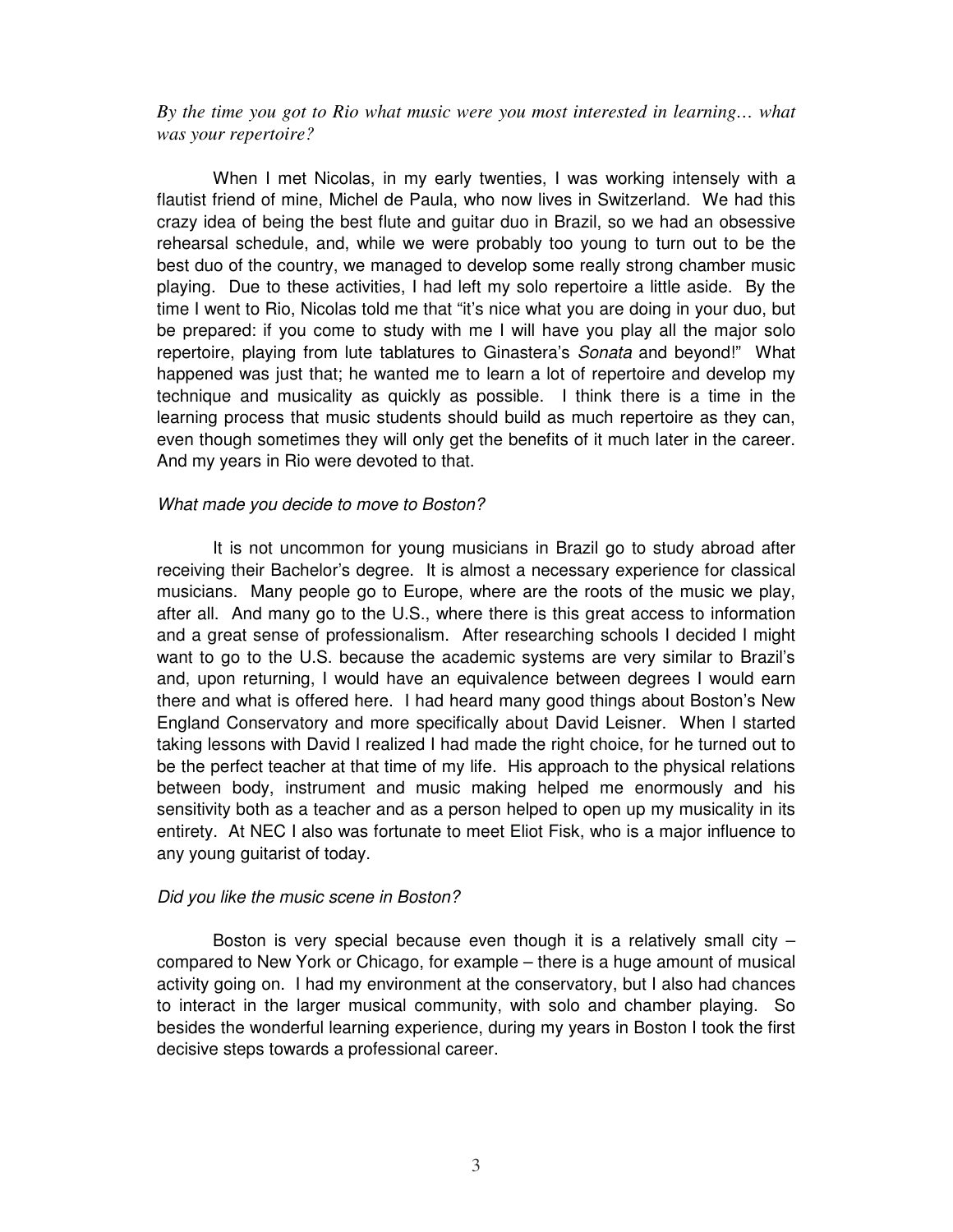*It was during this time you won the Boston Modern Orchestra Concerto Competition for playing the Villa-Lobos concerto. What do you enjoy playing most, chamber or solo?*

I love to play solo, but in a way I think it is more fun to play chamber music. It is nice to share the stage with someone, especially when you play with people you like not only as musicians but also as friends. It is not just music interaction: it is personality interaction. Playing a concerto is very different; you are really put on the spot and given an individual and most important voice. This experience of playing the Villa-Lobos *Concerto* in a sold out Jordan Hall was very rewarding, and what made it even more special is that I played a piece by a Brazilian composer in my American debut with orchestra.

### *Besides Segovia who are you heroes, composers or performers?*

I do not know if I have any musicians I can call heroes… I do have my preferences depending on what type of repertoire, but it would take too long for me to name all of them. I believe that it is important to develop our own voices as performers, but it is equally important to keep our minds and ears very open to everything that happens around us. I had a teacher tell me once "we learn music by osmosis". I think he is right – we are musicians primarily because we love to listen to music and if we live in a musical environment we are constantly sending and receiving information, sometimes without even noticing the process. Concerning my favorite composers, I have periods… sometimes I am up to researching early music repertoire, sometimes I look for contemporary music of different stylistic currents. I wish we had more meaningful Romantic repertoire for the guitar, because it would fit my personality very well, I think. But the composer I always love to play and listen to since I discovered him long ago is J.S. Bach.

### *Now that you are back living in Brazil what are your short and long term goals?*

It was a difficult decision for me to go back to Brazil. After these four years in Boston, I managed to create my own professional environment. I had some students, a guitar quartet I was very excited about, and my solo career was starting to take off, especially after winning the Pro Musicis Award. On the other hand, I had ended my studies and I could not stay in the country unless I changed my visa – something that is not very easy to do these days. Then there was another side of myself reminding me about my roots, to which I am very attached. I knew if I stayed longer it would become more and more difficult to leave the U.S. because things were building so fast. After much thought, I finally decided that it was emotionally important for me to go back to my country. As soon as I got back I tried to revive contacts and get performances, but I actually did not have a clear idea of how I would build in Brazil the same kind of life and musical environment I had in Boston. Then I heard about an opening for full-time teaching at the State University of Santa Catarina, in the beautiful city of Florianópolis. I applied for it, got the job, and I will start teaching there in the Spring semester (August, in the Southern hemisphere). I love teaching, and this opportunity came to me in the right moment.